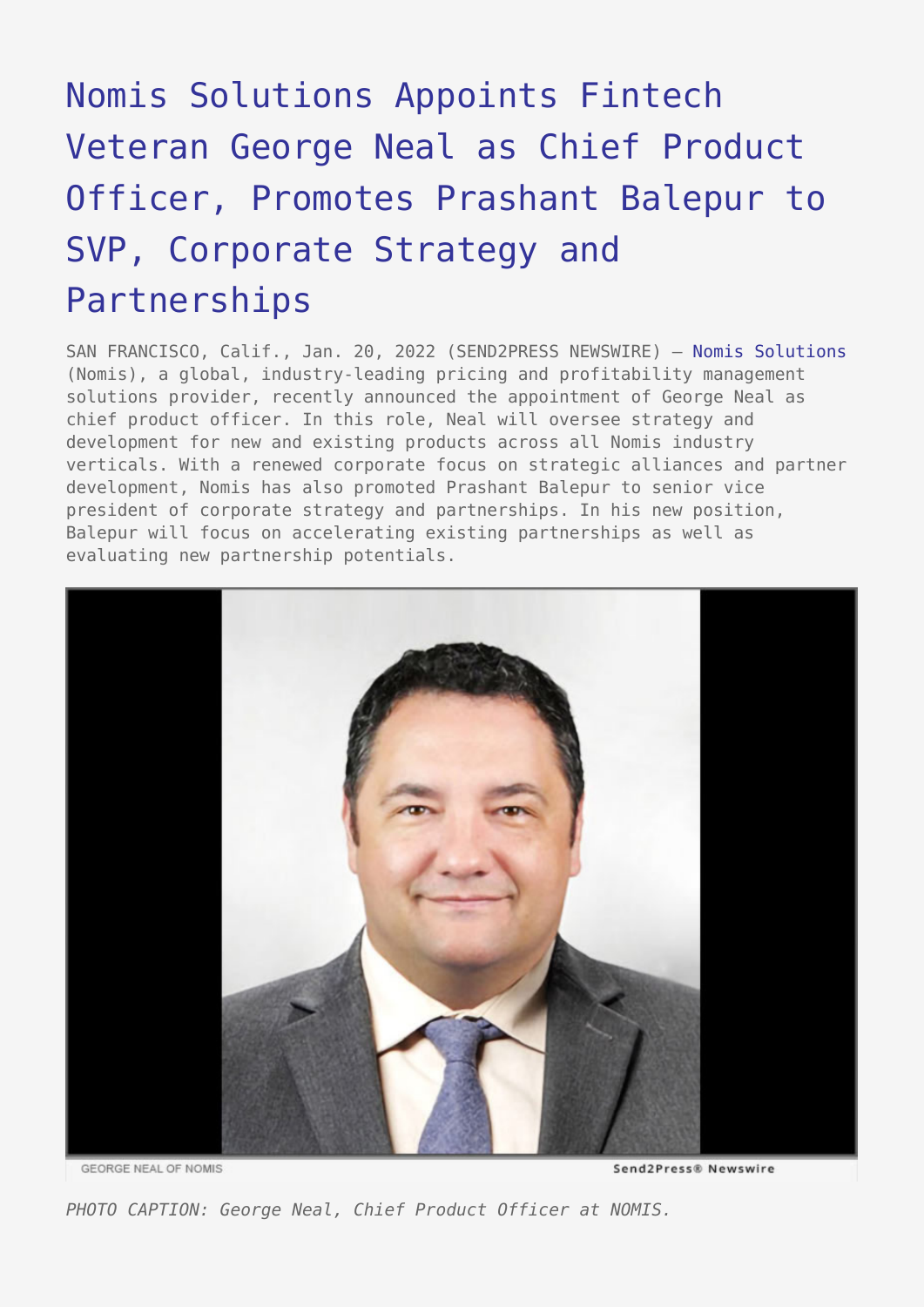"George is a tremendous addition to the Nomis team, and his vision for our product roadmap will benefit our clients and their customers in a remarkable way," explained Frank Rohde, president and CEO of Nomis Solutions. "While his two-plus decades of experience in fintech is certainly an asset, George also brings a fresh perspective and energy to Nomis, and we are enthusiastic about the direction in which we are heading under his leadership."

Neal joins Nomis from Q2, a digital banking solution, where he served as VP of data products. Previously, Neal spent several years as the chief analytics officer at PrecisionLender, which was acquired by Q2 in 2019. Prior to that role, Neal also gained extensive executive experience at American Savings Bank as the senior vice president of credit and analytics, technology and information security and support services. Neal's additional experiences at HEI, Aon Corporation 2G Consulting, and UBS have equipped him with both a strong technological and financial background.

"I am thrilled to join the team of pricing and profitability management experts at Nomis Solutions," said Neal. "The organization has established an excellent history in traditional pricing and modeling functions, truly setting the bar on understanding how price changes impact portfolios, balances, and overall profitability. We plan to leverage Nomis' immense knowledge across these functions into a cohesive and effective product strategy, providing our valued clients with best-in-class pricing and price execution."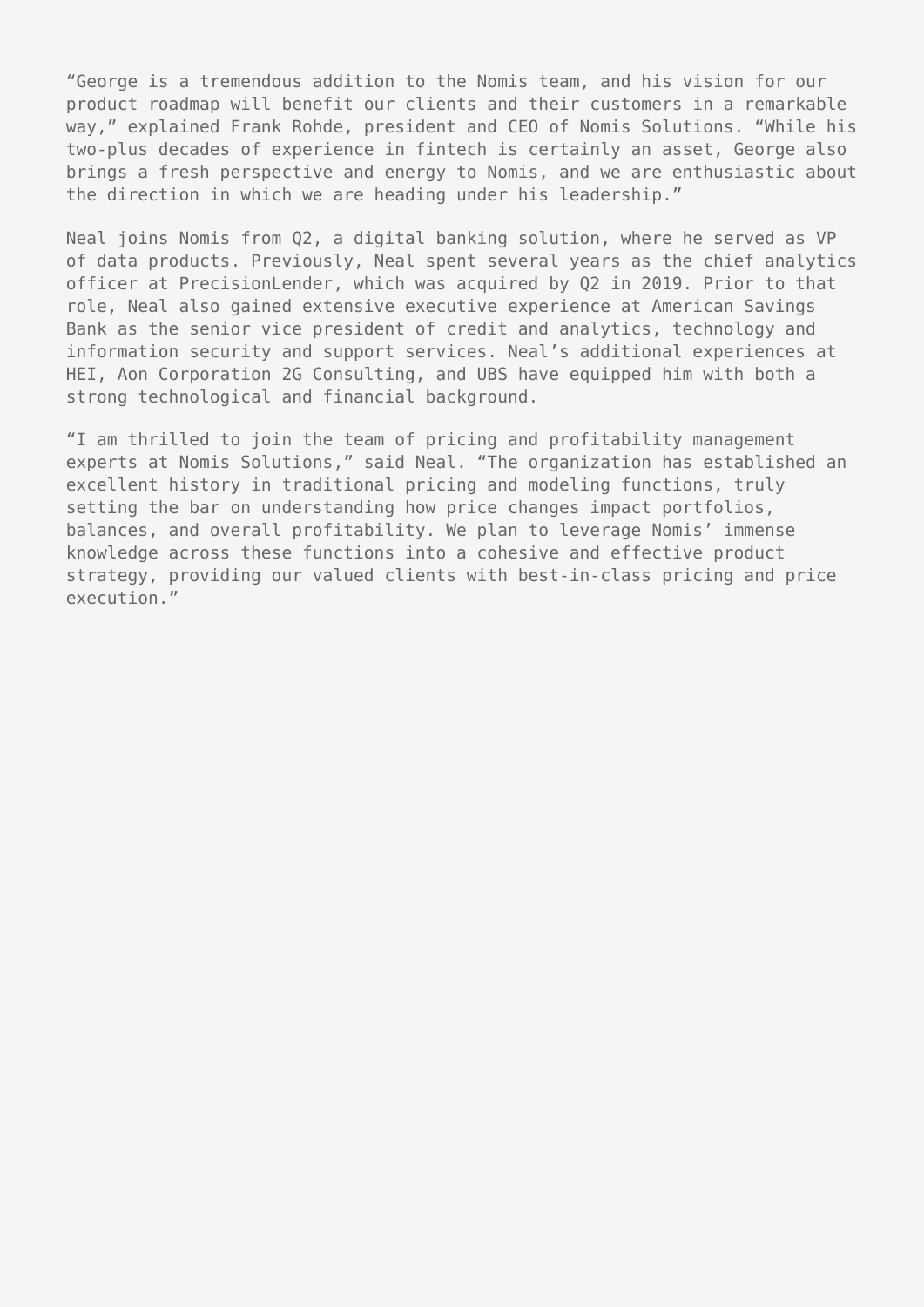

*PHOTO CAPTION: Prashant Balepur, SVP, Corporate Strategy and Partnerships.*

Balepur assumes the SVP of corporate strategy and partnerships position, bringing deep market and technical knowledge to the role. During his tenure with Nomis Solutions, Balepur has played an integral part in leading product management, product marketing, and pre-sales.

"Prashant knows our customers, products, and partners intimately and has been invaluable in the evolution and growth of the organization," said Rohde. "He is perfectly positioned to engage our fintech partners to deliver joint offerings that drive success for our customers, partners, and Nomis."

"As a bank or lender, your goal is to win and serve clients – profitably. But too often, manual processes, rigid systems, and siloed data can limit your impact, disappointing customers, and frustrating employees," said Balepur. "Working with our fintech and cloud partners across data, digital, and core banking, Nomis is helping bring customer-centricity to every product, pricing and offer conversation and decision, resulting in a far more intelligent and impactful process for all parties involved."

Nomis partners with leading banks, mortgage lenders, and other financial institutions throughout the United States and Canada to deliver sophisticated price optimization tools. Through Nomis' advanced customer-centric pricing and profitability management solutions, lenders can leverage real-time data